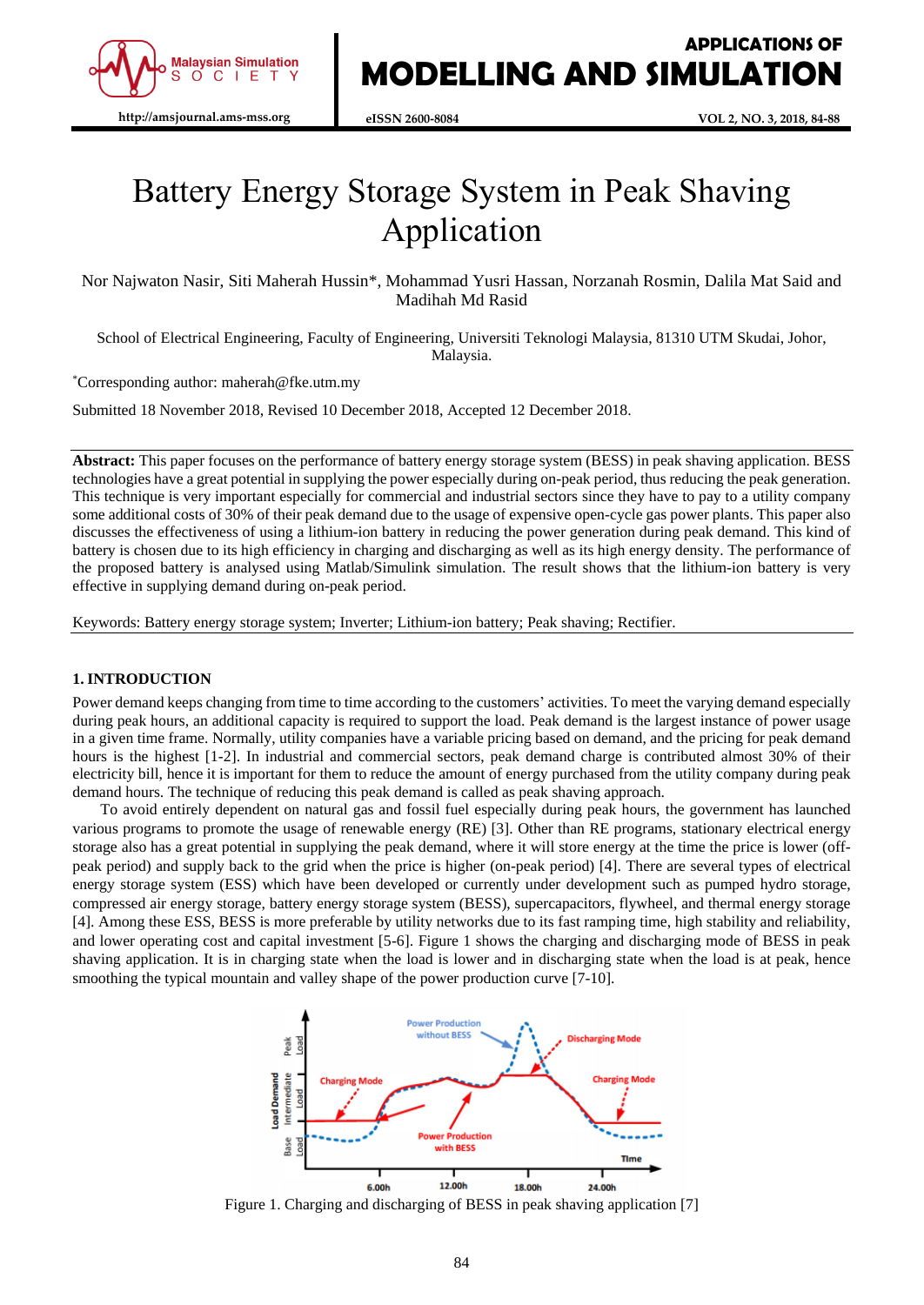| Type of battery                  | $Ni-Cd$          | Lead acid | Li-ion          | <b>NiMH</b>      | <b>NaS</b> |
|----------------------------------|------------------|-----------|-----------------|------------------|------------|
| Cell Voltage<br>(V)              | $1.0 - 1.3$      | 2.0       | 3.7             | $1.0 - 1.3$      | 2.08       |
| Life Cycle                       | $2000 -$<br>2500 | 500-1000  | 1000-<br>10,000 | 300-500          | 2500       |
| <b>Energy Density</b><br>(W h/L) | 60-150           | 50-80     | 200-500         | $\sim 170 - 420$ | 150-250    |
| Efficiency<br>$(\% )$            | $\sim$ 72-78     | 85        | $\sim$ 97       | $~\sim 85$       | 85         |
| Self-<br>Discharge/Daily<br>(% ) | $\sim 20 - 60$   | $~10-20$  | $~10-30$        | $\sim 5 - 20$    | $\sim 0$   |

Table 1. Performance of the different types of batteries [14]

BESS is a device that convert chemical energy into electrical energy. In general, there are several types of BESS that are applicable in power system such as Lead Acid, Lithium-ion, Nickel-Cadmium, Nickel-metal Hydride and Sodium-Sulphur batteries. Table 1 provides comparisons of the performance characteristics for each battery.

From the above comparison, the Lithium-ion battery is a good candidate for energy storage system since it has longer life cycle which is up to 10,000, higher energy density which is between 200-500 W h/L, lower self-discharge which an average of 10-30%, as well as higher efficiency which is up to 97% [10-15]. In a conventional system, the lead acid battery is used as energy storage system since it is cheaper and easy to manufacture. However, this kind of battery is not environmental friendly and cause health problem as it contains sulfuric acid and large amount of lead. Lead is a highly toxic metal that produces a range of adverse health effects particularly in young children. Exposure to excessive levels of lead can cause damage to brain and kidney, impair hearing, and lead to numerous other associated problems. Thus, as an alternative, Lithium-ion is a good solution to be used as energy storage system. To investigate the performance of this battery especially in peak shaving application, this research has simulated the Lithium-ion battery in Matlab/Simulink software.

The paper is organized as follows: Section 2 presents system modeling in Matlab/Simulink software, Section 3 presents results and discussion, and Section 4 concludes the study.

#### **2. SYSTEM MODELING IN MATLAB/SIMULINK SOFTWARE**

To study the performance of the Lithium-ion battery in peak shaving application, the proposed system's study is shown in Figure 2. In this model, a battery is connected to the grid system. In the Simulink library, the load is modelled as a fixed load, which is not suitable for this testing. To set the load demand varies throughout the time, "*Repeating Sequence Interpolated"*  block is used, which allowing the user to manually specify the power demand at each time interval. Thus, this block is representing the daily demand profile for the load.

Since the Lithium-ion battery works in DC voltage, it cannot be connected directly to the grid system hence DC-AC inverter is necessary in this design. A control system for the inverter is illustrated in Figure 3. The Universal Bridge block for two-level voltage-sourced converters (VSC) is used to convert AC voltage from the grid to the DC voltage of the battery system.



Figure 2. Proposed system's study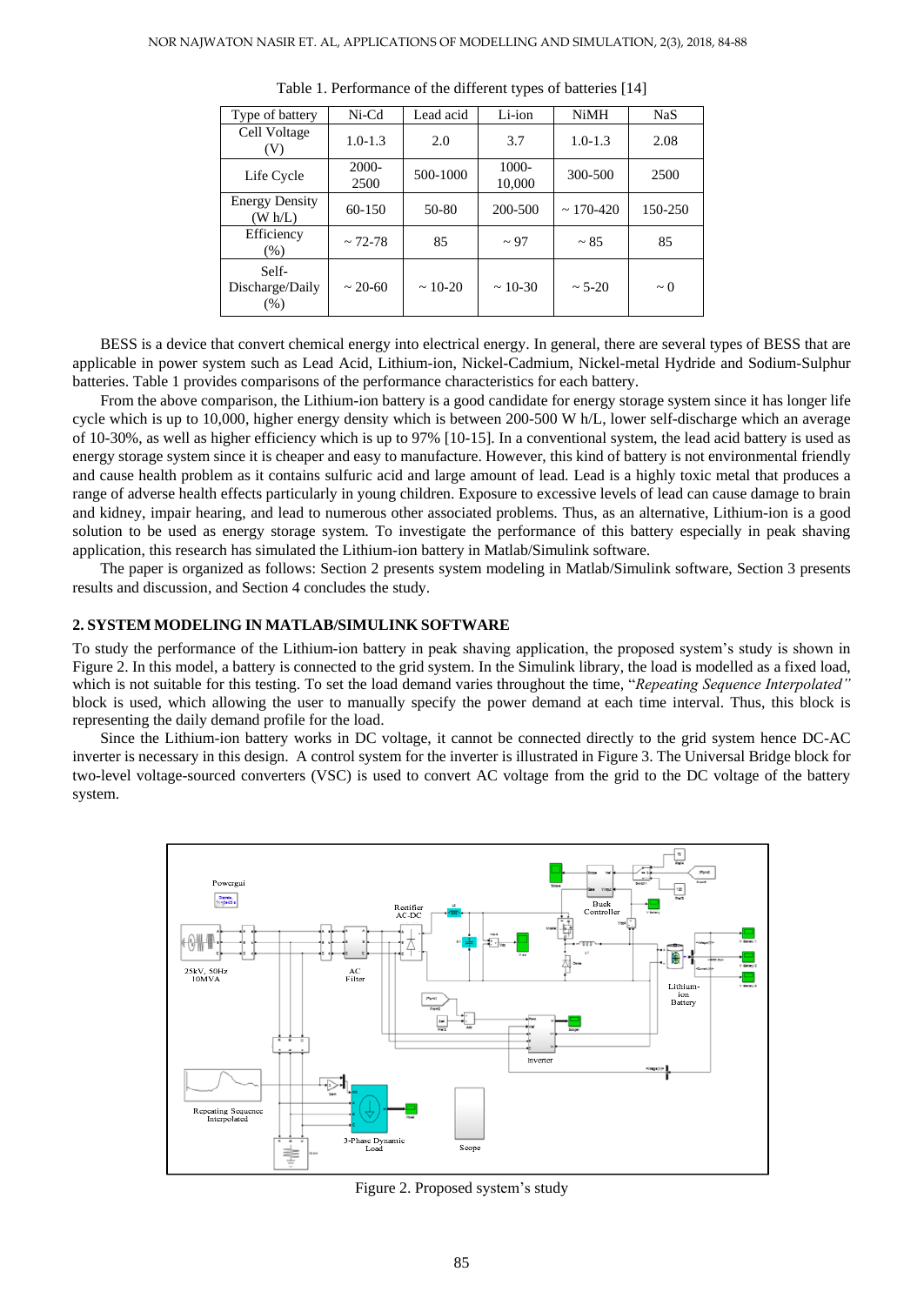

Figure 3. Control system for DC-AC inverter



Figure 4. Control system for buck converter

A buck converter is designed to step-down the output of DC voltage from the rectifier, so that, it met the voltage specified by the Lithium-ion battery. In this simulation, the voltage limit is set to 100 V. This limit can be varied depending on the specification stated by the manufacturer. This limit must be followed to avoid the permanent damage of the battery due to overvoltage. Figure 4 illustrates the control system for the buck converter.

#### **3. RESULT AND DISCUSSIONS**

Figure 5 shows the generation and daily load curves for the proposed system, which the power varies from 25.8 kW to 63.5 kW. In this case, the peak demand period occurred between 22 and 32 seconds. The simulation is executed in secondly time frame to speed-up the simulation time. From the simulation, it is clearly showed that the generation met the load demand. However it was a slight higher due to some losses in the transmission lines.



Figure 5. Power production and load demand profile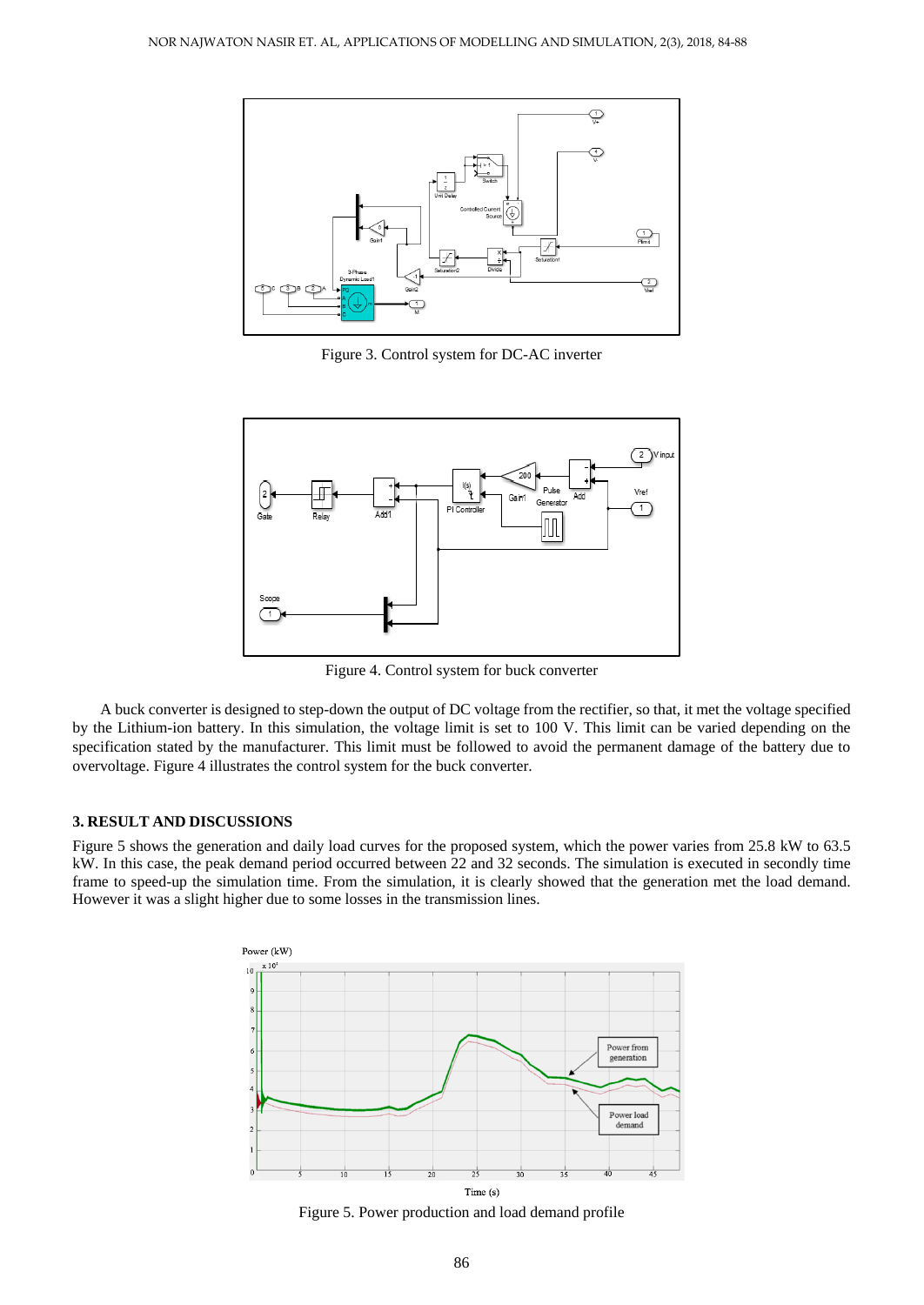

Figure 6. SOC at charging and discharging state



Figure 7. Load demand before and after installing the Lithium-ion

Meanwhile, the performance of battery can be observed from the state of charge (SOC) parameter, which describes the percentage of its capacity. The battery is considered has full capacity is when its SOC is equal to 100%. To extend its life cycle and to ensure the battery in safe condition, the SOC should be within the range of 20%-80%. For this simulation purpose, initial capacity was set to 80%. Figure 6 shows the SOC of the battery during the charging and discharging state. Based on the result, the battery was initially charged up to 82.53% in 22 seconds, and started to discharge until 32 seconds before it was charging again. The SOC at that time was 81.52%.

Figure 7 shows the generation curve supplied to the load before and after installing the battery. It is found that power production during the peak-period (22 s to 32 s) is lower when having the battery system. During this period, the load is also supported by the battery hence avoiding the operation of expensive generators which is usually triggered during the peak demand period. In the case of without battery system, the load is fully supplied by the generators hence the total power production during the peak period is higher. The installation of battery is aimed to reduce the power production during peak period hence it will charge and discharge accordingly depending on the load demand. In this study, the cut-off power for charging and discharging state is set to 50 kW. The value for cut-off power is determined based on generation capacity and peak demand rating. By setting this value, the battery started to supply the load (discharging state) when the demand was higher than 50 kW. Below than that, the battery was in charging state, causing a slight higher in power production during offpeak period.

### **4. CONCLUSION**

This paper presents the performance of Lithium-ion battery in peak shaving application where the load during peak period is supplied by the battery. The main purpose of this peak shaving is to reduce the peak demand cost charged by the utility company especially to the commercial and industrial users. The simulation result showed that the peak generation was significantly reduced while during the off-peak period, the power production was slightly higher due to charging state of the Lithium-ion battery. As a conclusion, installation of Lithium-ion battery would benefit to both utility company and the users, by reducing the usage of expensive generators and electricity bill, respectively.